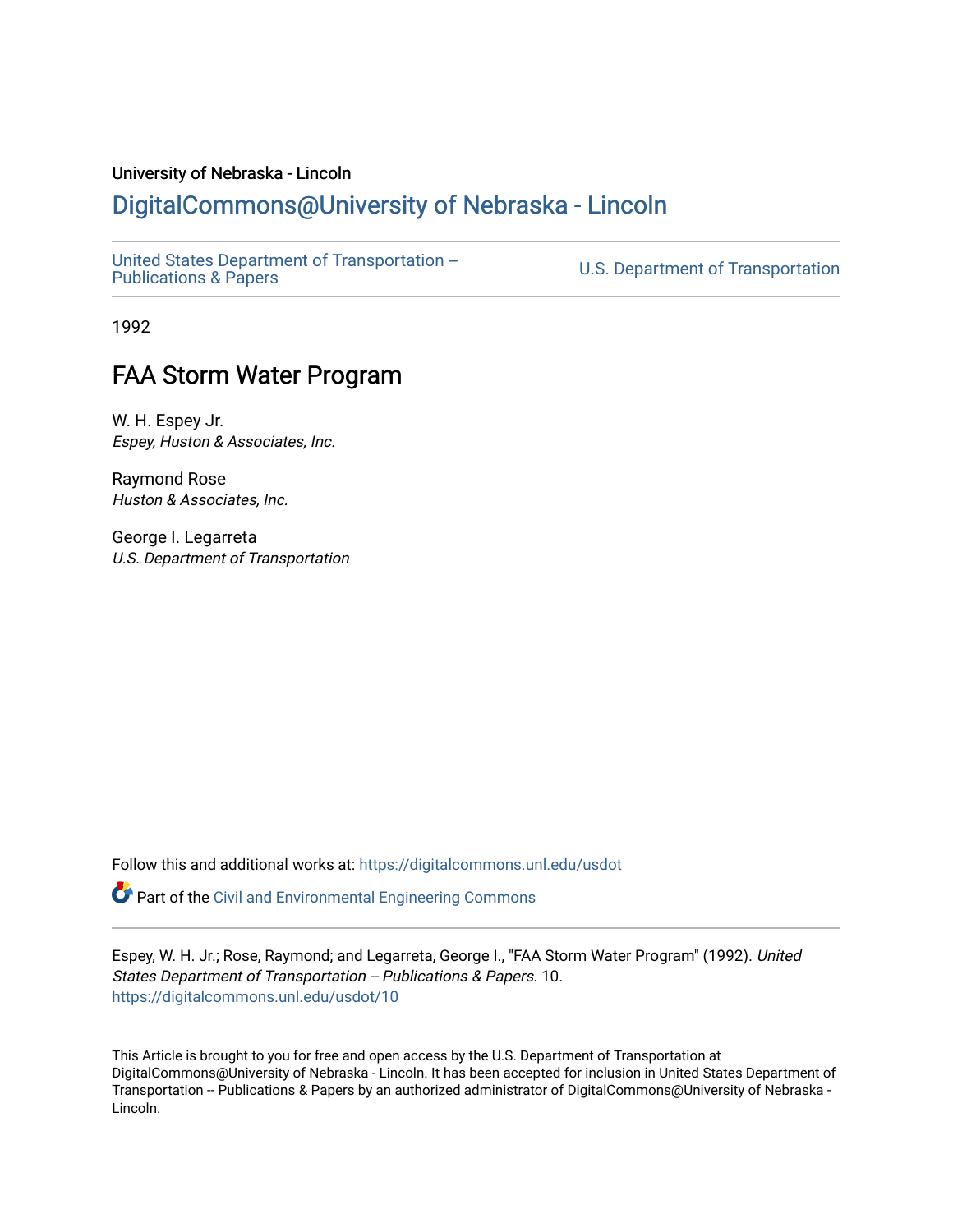Published in Hydraulic Engineering: Saving a Threatened Resource—In Search of Solutions: Proceedings of the Hydraulic Engineering sessions at Water Forum '92. Baltimore, Maryland, August 2–6, 1992. Published by American Society of Civil Engineers.

This article is a U.S. government work, and is not subject to copyright in the United States.

FAA storm Water Program

Dr. W.H. Espey, Jr., Member' Dr. Raymond Rose<sup>2</sup> George I. Legarreta3

#### Abstract

United states Environmental Protection Agency (EPA) promulgated regulations in November 16, 1991 pursuant to the Clean Water Act in the issuance of National Pollution Discharge Elimination System (NPDES) permit application regulations for storm water discharge. These regulations concern certain municipal and industrial activities. Air transportation facilities are included in the industrial activity category. The EPA storm water regulations specifically target airport deicing operations as an industrial activity. These regulations may increase Airport Improvement Program (AlP) trust fund expenditures for storm water control improvements. The Federal Aviation Administration (FAA), therefore, initiated a storm water program to assist airport operators in complying and meeting the new EPA storm water regulations.

1.0 Introduction

On November 16, 1990, the EPA issued its final rules regarding NPDES permits (40 CFR, section 402) for storm

 $^1$ Chairman of the Board, Espey, Huston & Associates, Inc., P.O. Box 519, Austin, Texas 78767

<sup>2</sup>Manager, Environmental Engineering, Williamsburg Office, Espey, Huston & Associates, Inc., 460 McLaws Circle, suite 150, Williamsburg, virginia

<sup>3</sup>Civil Engineer, Office of Airport Safety and Standards, Federal Aviation Administration, U.s. Department of Transportation, 800 Independence Avenue, S.W., Washington, D.C. 20591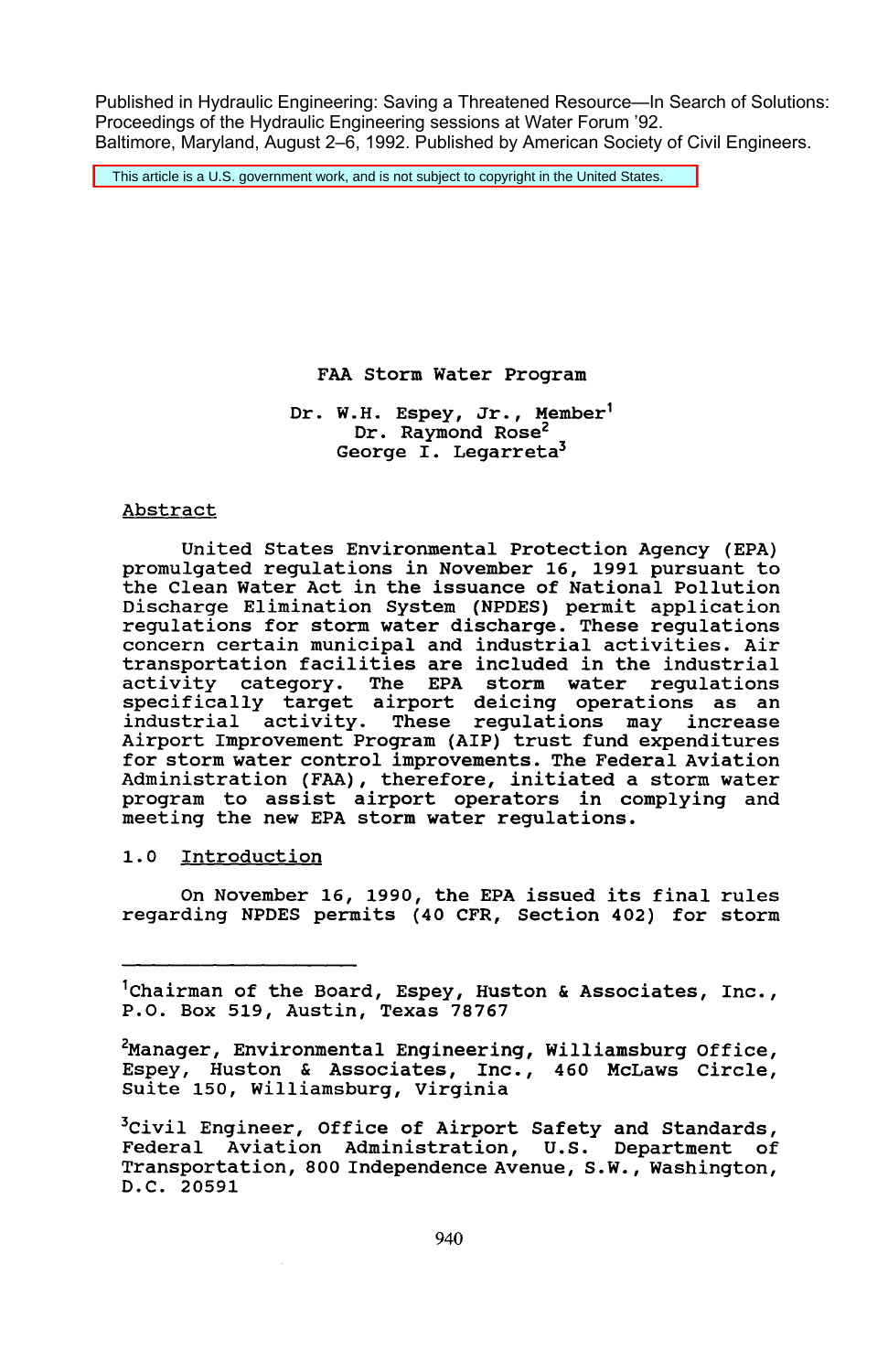#### FAA PROGRAM 941

water discharges from municipal and certain industrial activities. Air transport facilities are included in these industrial activities. Specifically defined within EPA regulations the "Transportation facilities classified as Standard Industrial Classifications...45...which have vehicle maintenance shops, equipment cleaning operations, or airport deicing operations. Only those portions of the facility that are either involved in vehicle maintenance (including vehicle rehabilitation, mechanical repairs, painting, fueling, and lubrication), equipment cleaning operations, airport deicing operations ••.. are associated with industrial activity." Many airports are engaged in light- and heavy-duty aircraft maintenance activities. Aircraft cleaning, lubricating, painting, refueling, and other maintenance and repair activities involve an array of chemicals, that if not properly controlled, can degrade water quality. Airports are often sites of outdoor storage where material and equipment are exposed to precipitation. There are also areas of significant exhaust emissions. This potential increase in pollutant loading can significantly degrade water quality in the receiving waters. EPA Storm Water Regulations specifically target airport deicing operations which, if restricted, may cause a negative effect on an airport's capacity.

FAA has initiated a storm water program to assist airport operators in complying with the EPA Storm Water NPDES Regulations. The first project, a survey, addresses present operational practices, operation equipment, deicing agents, chemical and hazardous wastes at existing airport facilities. The results of this first FAA project will provide a data base to develop future technical and management procedures to assist airports in complying with the new EPA NPDES Storm Water Regulations. A central focus of the EPA Storm Water Program is managing and controlling the deicing and anti-icing chemicals that are used in airport operations. The ultimate goal of the FAA is to develop guidelines and procedures for "Best Management Practices" (BMP) , including physical alternatives, to mitigate the impact of chemical concentrates resulting in compliance with the NPDES Storm Water Program while continuing to meet current design standards. The Aircraft Deicing and Anti-Icing Conference in Denver, Colorado (September 20-22,1988), between the FAA and the aviation industry agree that airports and industry standards are necessary to properly address the environmental issues.

#### 2.0 Airport Storm Water Questionnaire

An Airport Storm Water Questionnaire was developed to obtain information on practices and potential pollutants for airport activities affected under the new EPA Storm Water Regulations. The Questionnaire was mailed on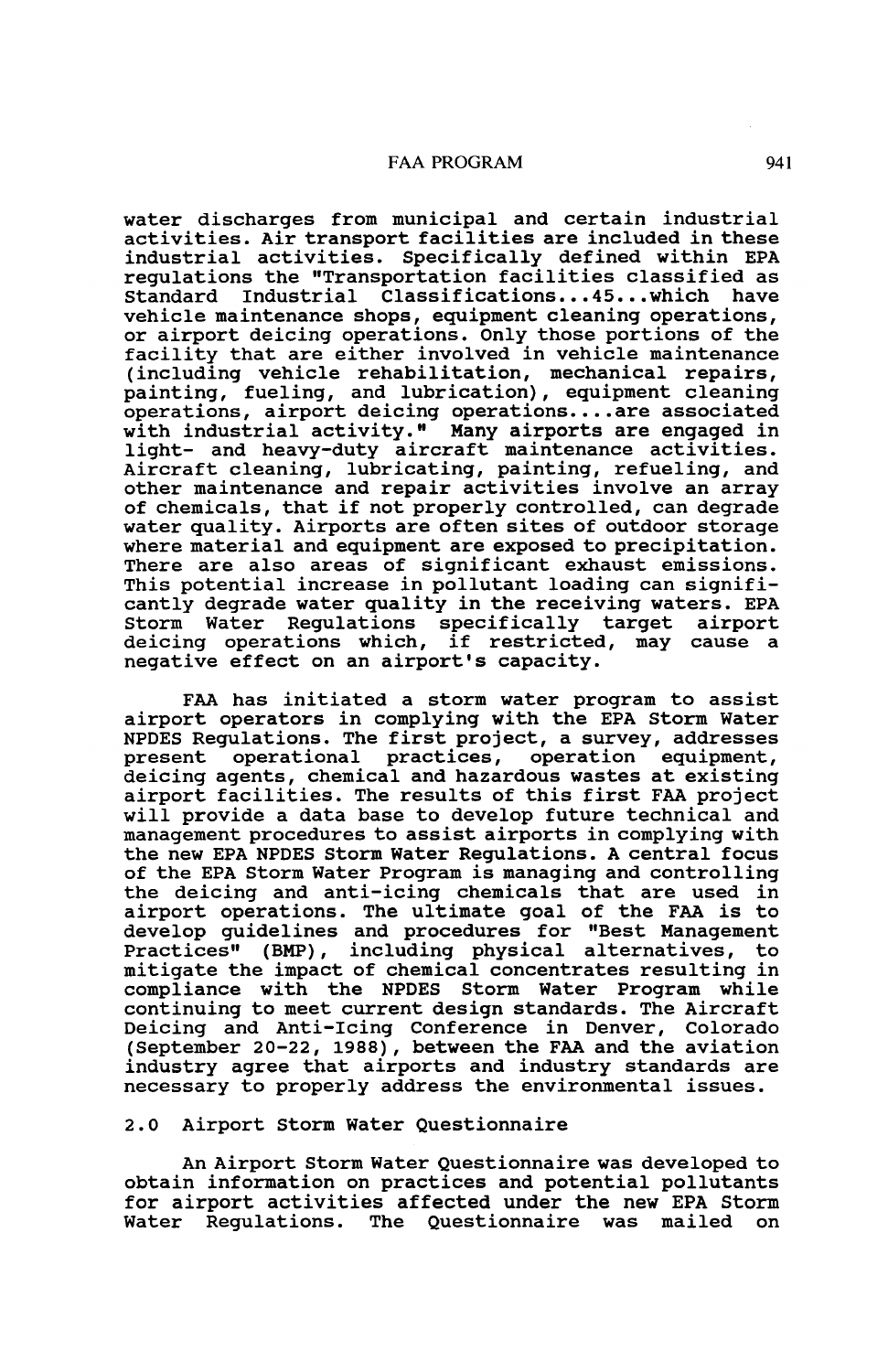September 23-24, 1991 to 131 airports by the FAA in cooperation with the American Association of Airport Executives (AAAE). Ninety-six airports responded to the Questionnaire. In general, responses to the Questionnaire were spotty and for some questions limited in the amount of information submitted. As originally requested in the Questionnaire, the airport was asked to collect the information from the air carriers with regards to deicing operations. However, some airports did not submit information regarding deicing operations from the air carriers. The data from the Questionnaire was compiled in the "Paradox" software package for data processing and analysis.

#### 3.0 Summary

In general, ethylene glycol was the predominant aircraft deicing agent that was reported in the Questionnaire. Only six airports reported underground storage of ethylene glycol. Maximum capacities ranged from 125,000- 140,000 gallons. Twenty-five airports indicated storage of ethylene glycol in above-ground tanks. Maximum tank capacity ranged from a few hundred gallons to a maximum of 30,000-50,000 gallons of ethylene glycol. Table 1 is a summary of ethylene glycol usage in terms of annual and maximum monthly volumes for the winters of 89- 90 and 90-91. Figures 1 and 2 are graphical presentations of the annual glycol usage for the winter of 89-90 expressed in terms of FAA regional boundaries and FAA size classification for airports (large and medium hubs). Figure 1 represents the glycol usage for large hubs. The Eastern Region (AEA - New York, Pennsylvania, New Jersey, Delaware, Maryland, Virginia and West Virginia) indicated a glycol usage for the winter of 89-90 of approximately 450,000 gallons. This contrasts with the FAA Great Lakes Region (AGL - Ohio, Indiana, Illinois, Wisconsin, Minnesota, North and South Dakota, and Michigan) which indicated a glycol usage for the same winter period (89-90) of approximately 520,000 gallons. Figure 2 presents glycol usages for medium hub airports for the same FAA regions and winter period (89-90). Figure 2 indicates glycol usage of 210,000 gallons for FAA Region AEA and 66,300 gallons for FAA Region AGL. Seventy-one airports responded to the question concerning the collection and treatment of spent deicer/anti-icer fluids. Five airports indicated some percentage of treatment. Of those airports reporting some percentage of treatment, two indicated 100%; one, 80%; one, 97%; and one did not report. Of the 73 airports responding to the question concerning collection and recycling/reuse of spent aircraft deicer/antiicers, only 1 airport in Florida indicated they were recycling and reusing 99% of the spent deicer/anti-icer fluids.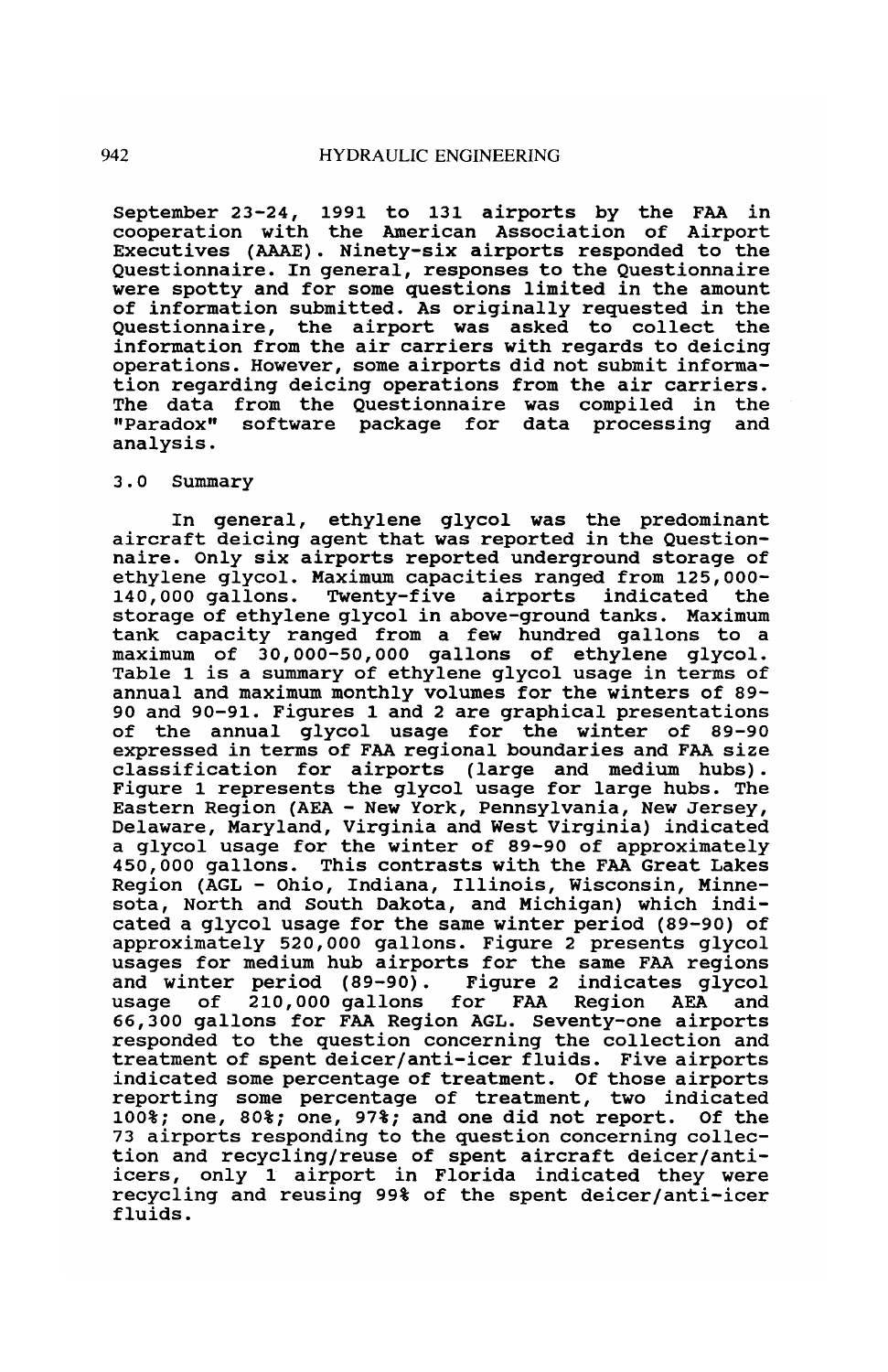### FAA PROGRAM

TABLE 1<br>TOTAL VOLUME OF ETHYLER GLYCOL APPLIED TO AIRCRAFT

| Na.           | FAA<br>Repor | FAA<br>Classification | <b>Total Assust</b><br><b>Volume</b><br>89.90 | Total Annual<br>Volum<br>90-91 | Max Month<br>Voism<br>89-90 | <b>Max Month</b><br>Volume<br>$90 - 91$ |
|---------------|--------------|-----------------------|-----------------------------------------------|--------------------------------|-----------------------------|-----------------------------------------|
| ٠             | <b>ASW</b>   | SH                    | 16000                                         | 15900                          | 12000                       | 11000                                   |
| s             | AWP          | LН                    | 150                                           | 150                            | 150                         | 150                                     |
| 6             | AWP          | MH                    | 1485                                          | 1265                           | 1000                        | 685                                     |
| 7             | AWZ          | MH                    | ¢                                             | ò                              | $\bullet$                   | ė                                       |
| 12            | AWP          | MН                    | ٠                                             | $\bullet$                      | <b>LINK</b>                 | <b>UNK</b>                              |
| 15            | <b>ANM</b>   | SН                    | 20000                                         | 35000                          | 10000                       | 15000                                   |
| 16            | ۸Ė٨          | MH                    | 210000                                        | 155000                         | 67200                       | 51000                                   |
| $\mathbf{17}$ | ٨E٨          | LH                    | 114600                                        | 62000                          | 69000                       | 35000                                   |
| 19            | <b>ASO</b>   | MH                    | 10                                            | 40                             | 5 pai                       | 25 pH                                   |
| 27            | ASO          | SH                    | 1200                                          | 1000                           | 700                         | 600                                     |
| 28            | <b>ACE</b>   | SH <sub>1</sub>       | 20000                                         | 19210                          | 15000                       | 14500                                   |
| 29            | AGL          | SH                    | 10000                                         | 10000                          | 4000                        | 1000                                    |
| 34            | AGL.         | N-H                   | 450                                           | 450                            | 200                         | 200                                     |
| 35            | AGL          | N-H                   | 4000                                          | 4000                           | 1000                        | 1000                                    |
| 36            | <b>ACE</b>   | SH                    | 22454                                         | 10922                          | 10000                       | 9000                                    |
| 38            | ASW          | SH                    | 400                                           | 38%                            | 400                         | 38%                                     |
| 39            | <b>ASW</b>   | MH                    | 900                                           | 100                            | 900                         | 100                                     |
| 42            | ASW          | sн                    | 250                                           | 275                            | 275                         | zn                                      |
| 43            | <b>AEA</b>   | u                     | UNK                                           | 188400                         | UNK                         | 131928                                  |
| 44            | AGL          | ш                     | \$20000                                       | 329000                         | 195000                      | 110000                                  |
| 47            | <b>ACE</b>   | LН                    | 147000                                        | 160000                         | 45000                       | 95000                                   |
| 48            | ANM          | SH                    | <b>N/A</b>                                    | 7500                           | <b>N/A</b>                  | 2200                                    |
| 49            | ASO          | LН                    | 21000                                         | 13500                          | 10000                       | 12000                                   |
| 51            | ACE          | SH                    | 3600                                          | 39500                          | 11000                       | 15100                                   |
| 52            | <b>ACE</b>   | $N-H$                 | 1000                                          | 2500                           | Unk                         | Usk                                     |
| 54            | AWP          | MH                    | 70000                                         | 66000                          | 25000                       | 20000                                   |
| 59            | AGL.         | SH                    | 12400                                         | 5000                           | 4500                        | 3500                                    |
| 61            | AGL.         | MН                    | 66300                                         | 92000                          | 20000                       | 22000                                   |
| 63            | ANM          | MH                    | 47000                                         | 52000                          | 29000                       | 31000                                   |
| 64            | <b>AEA</b>   | sн                    | 17000                                         | 20000                          | N/A                         | N/A                                     |
| 65            | ۸E۸          | Щ                     | 456291                                        | 414810                         | 150576                      | 136887                                  |
| 66            | <b>ASO</b>   | SH                    | 3000                                          | 1009                           | DEC                         | <b>JAN</b>                              |
| 68            | ASO          | SH                    | 49                                            | ×                              | 40                          | 20                                      |
| 69            | ۸SO          | SH                    | 6169                                          | 2923                           | 3723                        | 1049                                    |
| 70            | ASO          | sн                    | 400                                           | 100                            | 600                         | 100                                     |
| 71            | ASO          | SH.                   |                                               |                                |                             |                                         |
| 72            | ASO          | SН                    | 1200                                          | 2400                           | 1600                        | 1206                                    |
| 74            | <b>ASO</b>   | \$H                   | 9500                                          | 9500                           | 9250                        | 4200                                    |
| 73            | ASW          | SH                    | 20000                                         | 18600                          | 9000                        | 5400                                    |
| 78            | ASW          | MH                    | 4950                                          | 1750                           | 4950                        | 1750                                    |
| 79            | ASW          | MH                    | 1240                                          | 1000                           | 500                         | 750                                     |
| 80            | ۸ŚW          | SH                    | 220                                           | 300                            | 220                         | 300                                     |
| $\mathbf{a}$  | <b>ASW</b>   | MH                    | 7140                                          | 2030                           | 6140                        | 1880                                    |
| 12            | <b>ANM</b>   | LН                    | 37765                                         | 85579                          | 11244                       | 39690                                   |
| ø             | <b>ABA</b>   | MH                    | NW                                            | 1500                           | <b>N/A</b>                  | 500                                     |
| 84            | ٨Ε٨          | MH                    | 3425                                          | 550                            | 1390                        | 550                                     |
| 87            | ۸E۸          | МH                    | 300                                           | 125                            | $\bullet$                   | $\bullet$                               |
| 90            | <b>AEA</b>   | MH                    | ٠                                             | 55 gal                         |                             | 55 pri                                  |
| 92            | <b>AEA</b>   | SH.                   | والكه                                         | 380 g                          | 1825 g                      | $1490 \text{ g}$                        |
| 95            | AGL          | SH                    | 21748                                         | 26229                          | 5815                        | 7157.5                                  |
| ×             | <b>AEA</b>   | N-H                   | 17500                                         | 12500                          | 10000                       | 10000                                   |
|               |              |                       |                                               |                                |                             |                                         |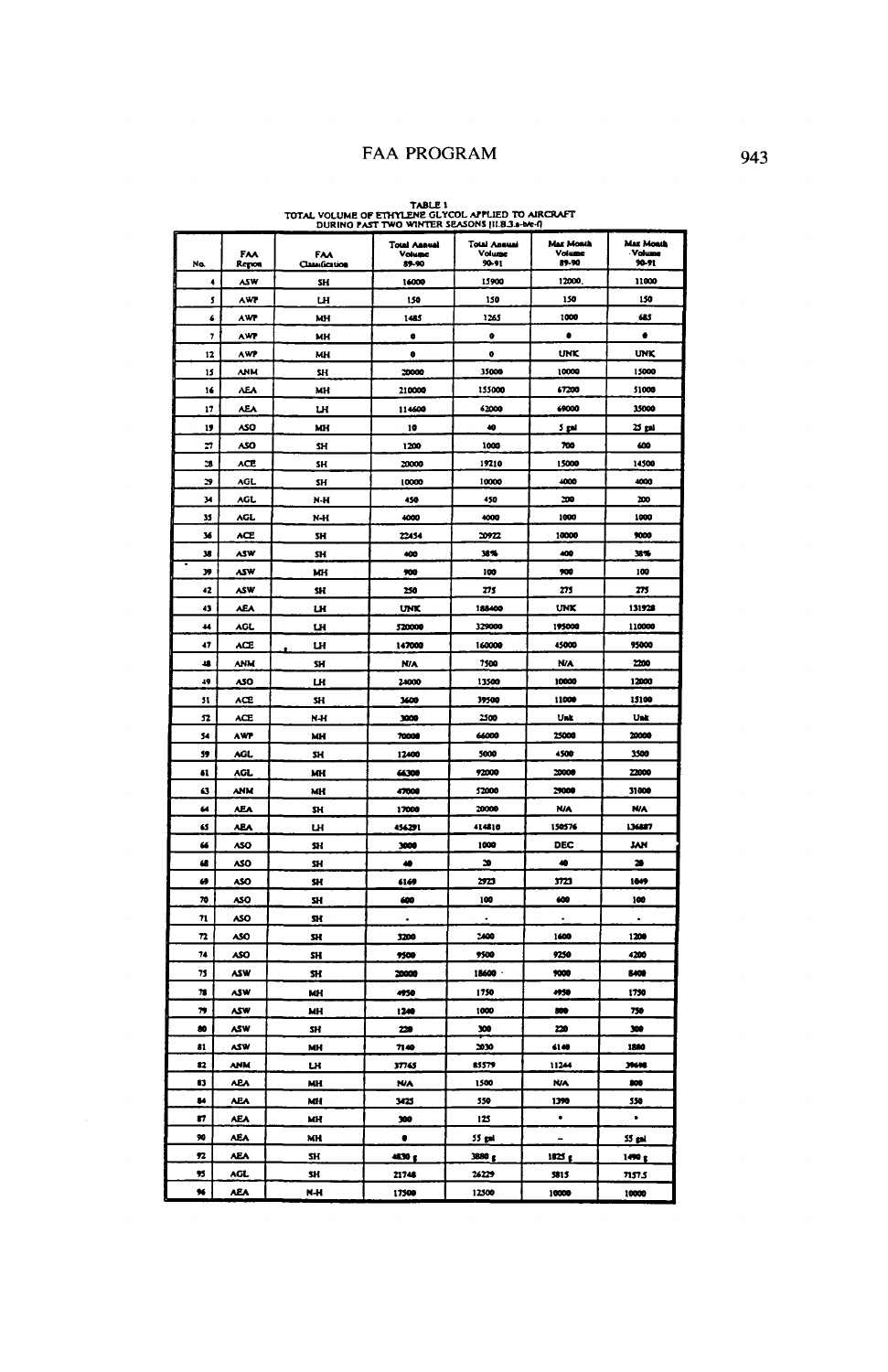

**FAA Regional Boundaries**